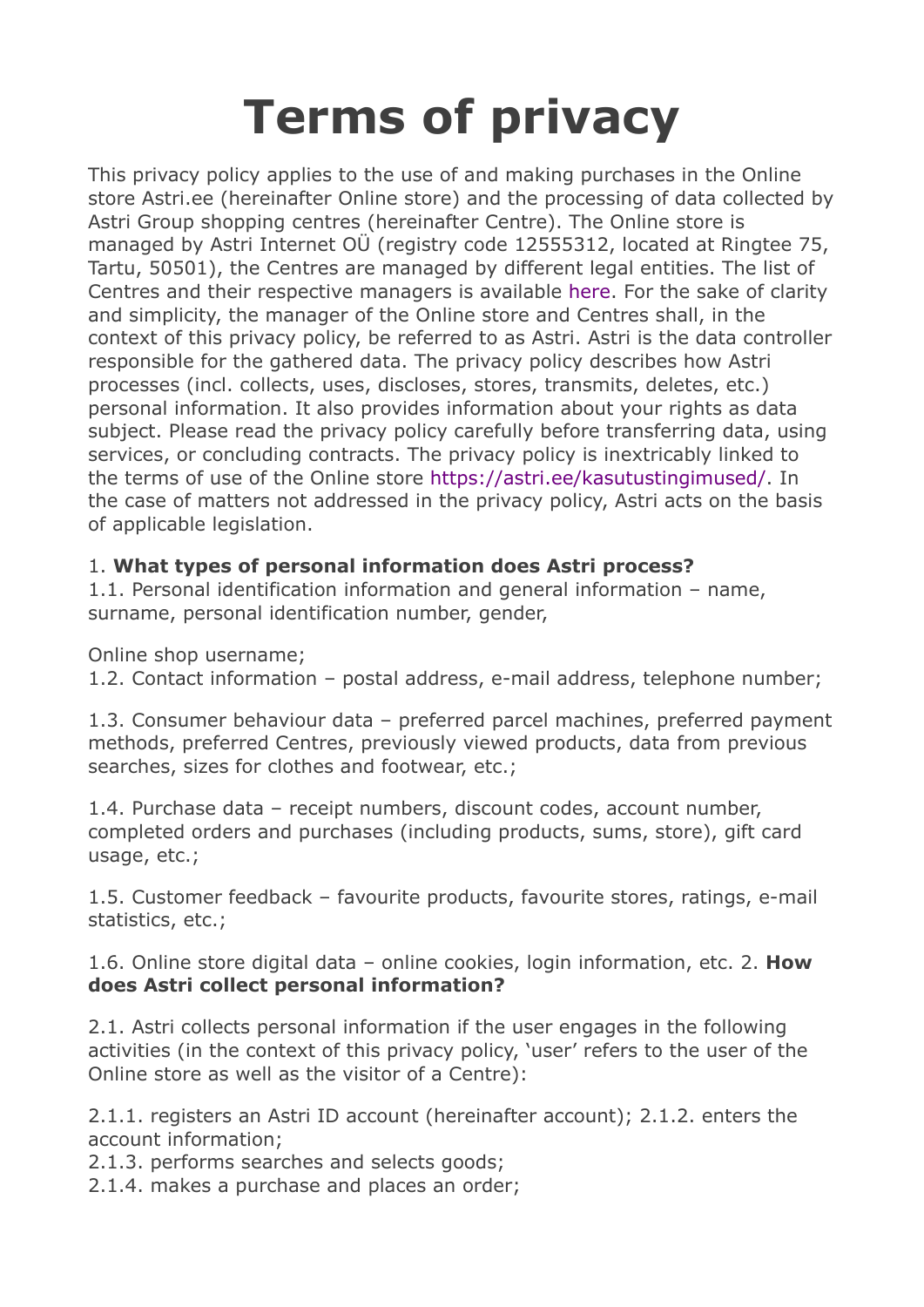2.1.5. participates in campaigns (e.g., coupon campaigns organised at the Centres); 2.1.6. participates in the loyalty programme; 2.1.7. transfers information via the Astri Group Customer Support.

2.2. Astri collects online cookies for all Web site visitors (including nonregistered users).

#### 3. **What is the purpose of processing personal information?**

3.1. Astri processes the user's first name, telephone number, address (if you choose delivery by courier), and e-mail address primarily for the purposes of selling and delivering goods and preparing, concluding, executing of a contract, as well as resolving any contractual disputes.

3.2. If the user has transferred personal information to Astri, the user may also voluntarily give Astri permission to provide the user with information about their products (including Online store and various Centres) and services (direct marketing offers). If such permission is given, the Astri will process personal information for submitting offers, including personalised offers. The user can register the corresponding permission during signup or later on their account page https://astri.ee/account/ (hereinafter via their account). To receive better offers, the user can add info about their gender, preferred location of purchase, favourite products, personal identification code, etc. Granting consent to direct marketing offers is voluntary and the user is entitled to withdraw their consent at any time via their account. This means that processing is terminated after consent is withdrawn.

3.3. Astri may also process personal information in other cases, where consent is given (for example, in the case of a loyalty programme or during participation in campaigns), in which case the purpose of processing shall be specified in the consent acquisition process. Each consent given for processing is voluntary and can be withdrawn at any time. This means that processing is terminated after consent is withdrawn.

3.4. Astri processes personal information to ensure fulfilment of the obligations arising from legislation. These obligations derive

#### Astri uses cookies and other technologies to keep our sites reliable and secure, read more about the privacy

mainly from the European Union General Data Protection Regulation, the Personal Data Protection Act, the Law of Obligations Act, and other applicable laws. For example, data on user purchases is processed by Astri as part of these legal obligations, which is required for accounting purposes.

3.5. Astri processes personal information if the company has legitimate interest, including for business interests and security (detection and prevention of fraud) reasons. For example, Astri has a legitimate interest in maintaining user information to protect their rights during the limitation period for claims arising from the contract. Astri may also process data related to consumer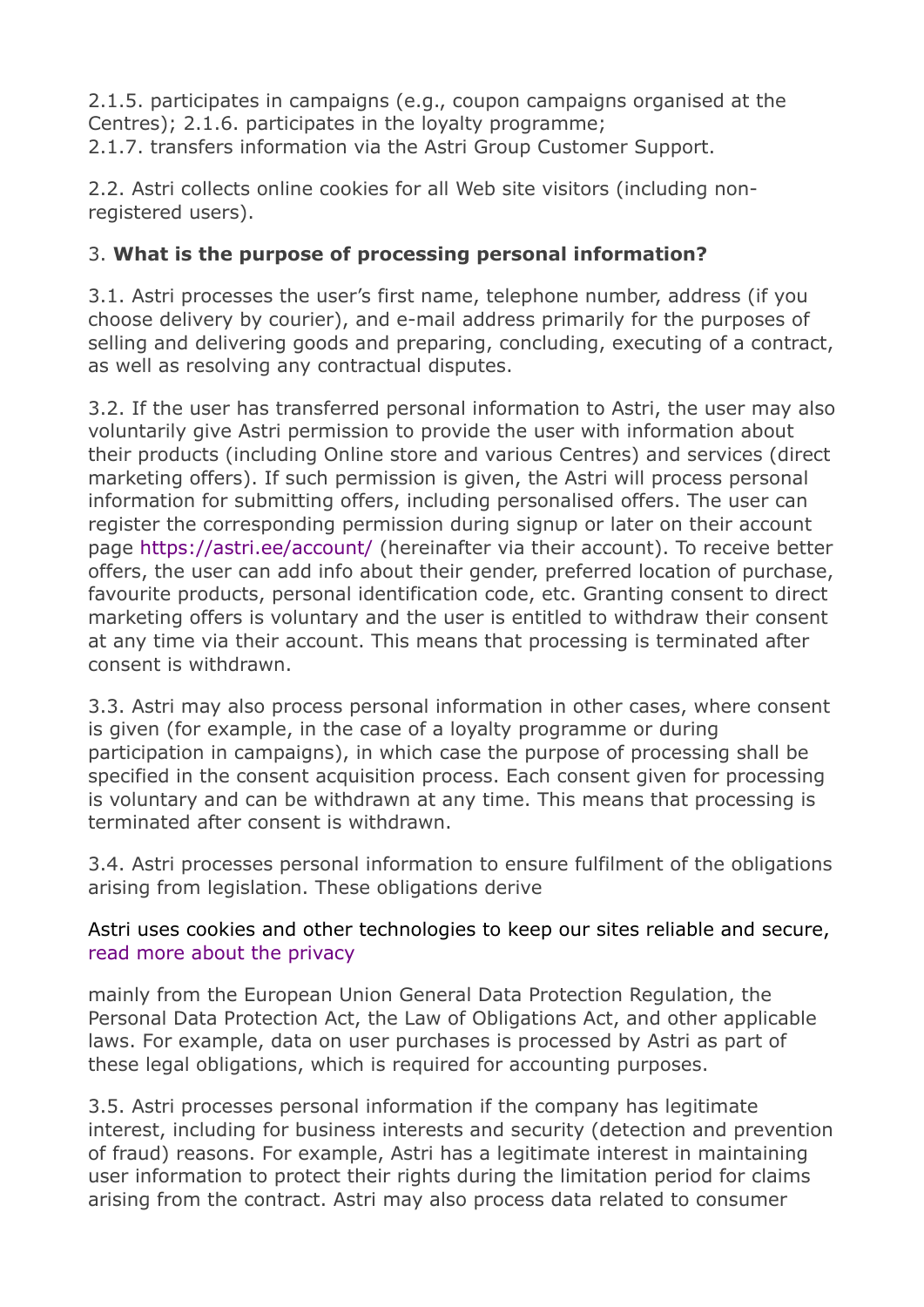behaviour based on legitimate interest. Astri collects data on user preferences for payment methods, parcel machines, and postal addresses, shops viewed, products and offers, searches, participation in campaigns, and other consumer behaviour, to provide the user with the most satisfying shopping experience and personalised service. In each case, Astri thoroughly assesses whether their interests for processing outweigh the interests and rights of the user. If Astri finds that processing is justified, they shall take adequate measures to ensure the protection of the user's rights, including the fairness, impartiality, and accuracy of processing.

## 4. **How long does Astri store personal data?**

4.1. Because of legislation, Astri has the right and the responsibility to store collected personal data. Astri shall not store personal information for longer than is necessary for the performance of Astri's obligations arising from the legislation or those taken towards the user, or for the submission or defence of legal claims, unless the user has given permission for the extended storage and processing of data.

4.2. Data related to the user account and purchases is usually stored by Astri during the active period of the account and three years and three months after account deletion. If Astri has a reason to believe that the user has deliberately violated obligations taken towards Astri, then Astri is entitled to store user data for 10 years and three months after account deletion. You can submit an application for the deletion of your account via your account.

4.3. Astri will keep your account within 5 years of your last purchase (active account), unless you have directly expressed the wish for deleting the account. If you have not made any purchases within 5 years, Astri will send you an inquiry to verify the activity of the account. If you do not respond to the inquiry within the time limit specified therein, Astri shall assume that your account is inactive and may delete your account.

4.4. Astri maintains accounting records, including personal data contained therein, for a seven-year period from the end of the financial year, during which the business transaction was recorded in the accounting register as specified in the source document.

4.5. If you would like more information about how your data is being stored, please submit an application via your account.

## 5. **To whom does Astri transmit personal information?**

5.1. Astri transmits personal information to the extent and in the form required to fulfil the objectives specified in the privacy policy. Astri may transfer personal information to the persons with whom you have entered into a sales contract when purchasing goods, in which case the processing of data may also be subject to the privacy policy of the corresponding vendor. Astri may transmit personal information to authorised processors who require access to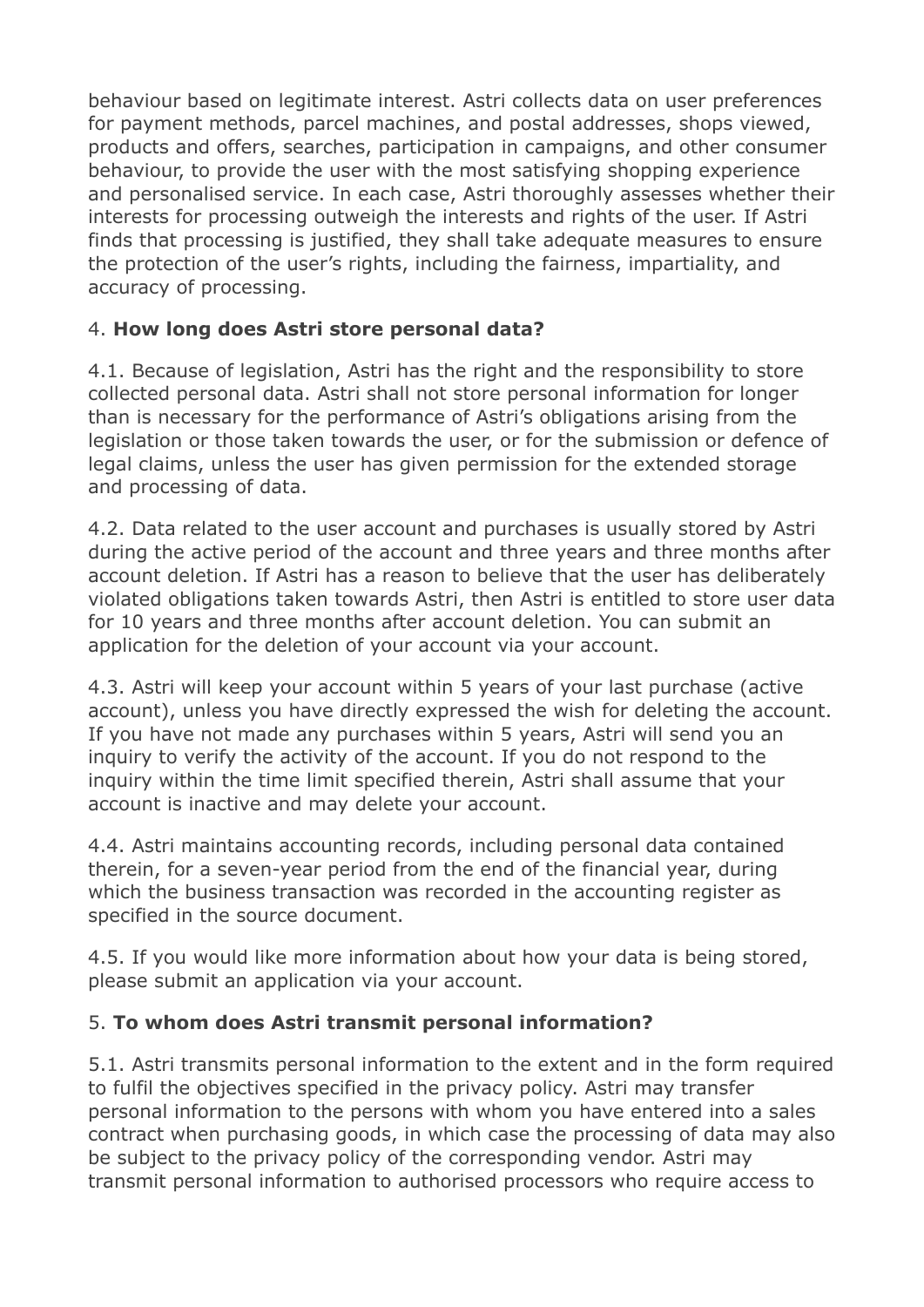the information to provide service to Astri. Data disclosure takes place so that Astri can execute user contracts (fulfil orders).

5.2. In general, Astri guarantees that the processing and storage of information takes place on the territory of the European Union, except for the user's e-mail address, which the user has allowed to be used for making direct marketing offers. Astri may also use the services of data processors whose servers are located outside the European Union. Astri will ensure the complete security of your personal data, based on, among other things, the EU-US Privacy Shield Framework, or through the use of other data protection measures required by law.

5.3. Astri will also disclose personal information if Astri has a legal obligation to do so. Such an obligation for data disclosure may arise, for example, at the legitimate request of the authorities.

#### 6. **Which rights does the user have with regard to the processing of their personal data?**

6.1. Astri processes personal information in a manner consistent with the user's rights and freedoms and in accordance with

applicable law.

6.2. The user is entitled to receive information about the types and sources of personal information collected, as well as the purposes for which they are being used. The user can view the collected data in the Online store on their account page. The user is entitled to receive copies and extracts of the personal data processed by Astri. The user has the right to demand the transfer of personal data, including the transfer of personal data to another data controller. The required data is transmitted by e-mail in a machinereadable format.

6.3. If the data is incorrect or inaccurate, the user has the right to request to have their data updated or corrected.

6.4. The user has the right to request the deletion of personal data. User data shall not be deleted and processing shall not be terminated if the request is in conflict with the obligation to process personal data or if another reason for the continued processing exists. The termination of the processing of personal data may hinder the provision of services. In particular, the user has the right to request the termination of the processing of and the deletion of personal information if:

the personal data is no longer needed for the purpose for which Astri processed them;

the user withdraws their consent for processing and no other legal basis for the processing of their personal data exists; the user objects to the processing of personal data and no legitimate overriding reasons for continued processing exist; personal data has been processed illegally;

personal data must be erased to comply with a legal obligation.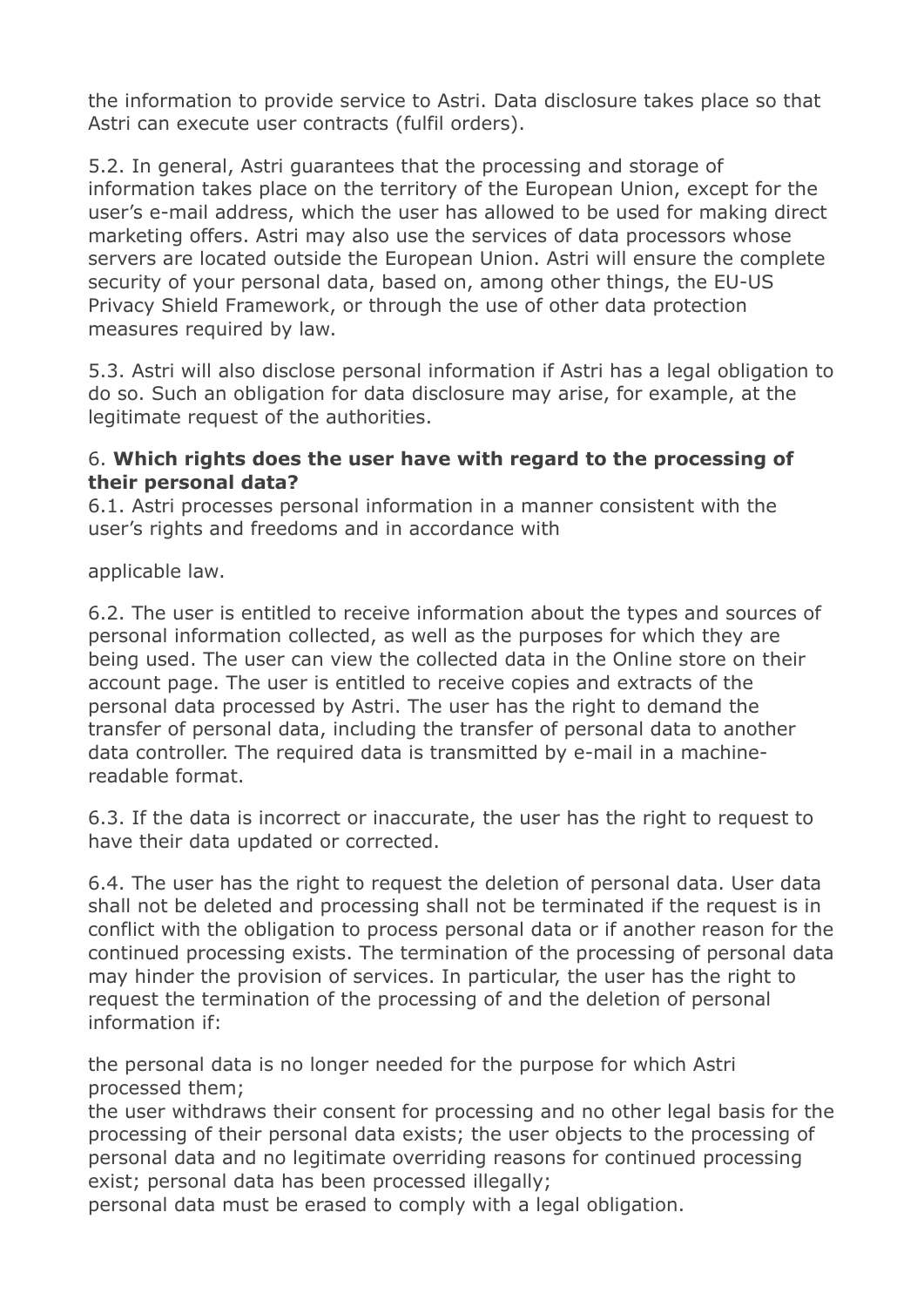6.5. Please send all questions and requests regarding the processing of your personal information via your account. If you do not have a personal Online store account or you are unable to use it for some reason (for example, you are unable to log in),

Astri uses cookies and other technologies to keep our sites reliable and secure, then you can contact Astri by e-mail: info@astri.ee. Astri will respond to questions and requests within one month of notification of the question or request. Disputes shall be resolved through negotiation.

6.6. If the user is of the opinion that Astri has violated the user's rights and it has not been possible to resolve the dispute by negotiation, the user has the right to contact the Data Protection Inspectorate or a competent court.

## 7. **Cookie policy**

7.1. Astri collects cookies from all visitors of the website (including non-users). Cookies are small text files stored on your device (computer, phone, tablet, etc.) by your browser. Cookies are used primarily to ensure the good and efficient operation of the website and a more convenient and personal user experience. Cookies collect information about how you use the website. They also store data on your device to help you log in to your account and remember the contents of your shopping cart in the online store and analyse your visits to our website. Cookies do not collect data from your device.

7.2. The first time you visit the website, you will be notified of the use of cookies. You can disable cookies at any time by changing your browser settings. If you wish to remove previously stored cookies from your device, you must change your browser settings or delete the cookies manually. You can disable all cookies in your browser. When disabling cookies, not all parts of the website may function properly and you may experience disruptions in using the website.

7.3. The website of Astri uses session cookies and persistent cookies. Session cookies are stored on your device when you use the browser and deleted from your device after you close the browser. Persistent cookies are stored on your device in-between browser sessions. Persistent cookies allow saving your preferences or activities when using the website. Persistent cookies remain on your device after you close your web browser and are stored until you delete the cookies from web browser.

7.4. The website of Astri uses the following types of cookies: necessary cookies, analytical cookies, and third-party cookies. Necessary cookies are used to ensure the correct and secure operation of the website. They are essential for using the website and making sure that all of its functions are available. Analytical cookies collect information about our website traffic, how people reach the website, etc. Analytical cookies help us to improve the overall user experience. Third-party cookies enable us to display personalised and relevant ads that a visitor may also see later when they visit other websites.